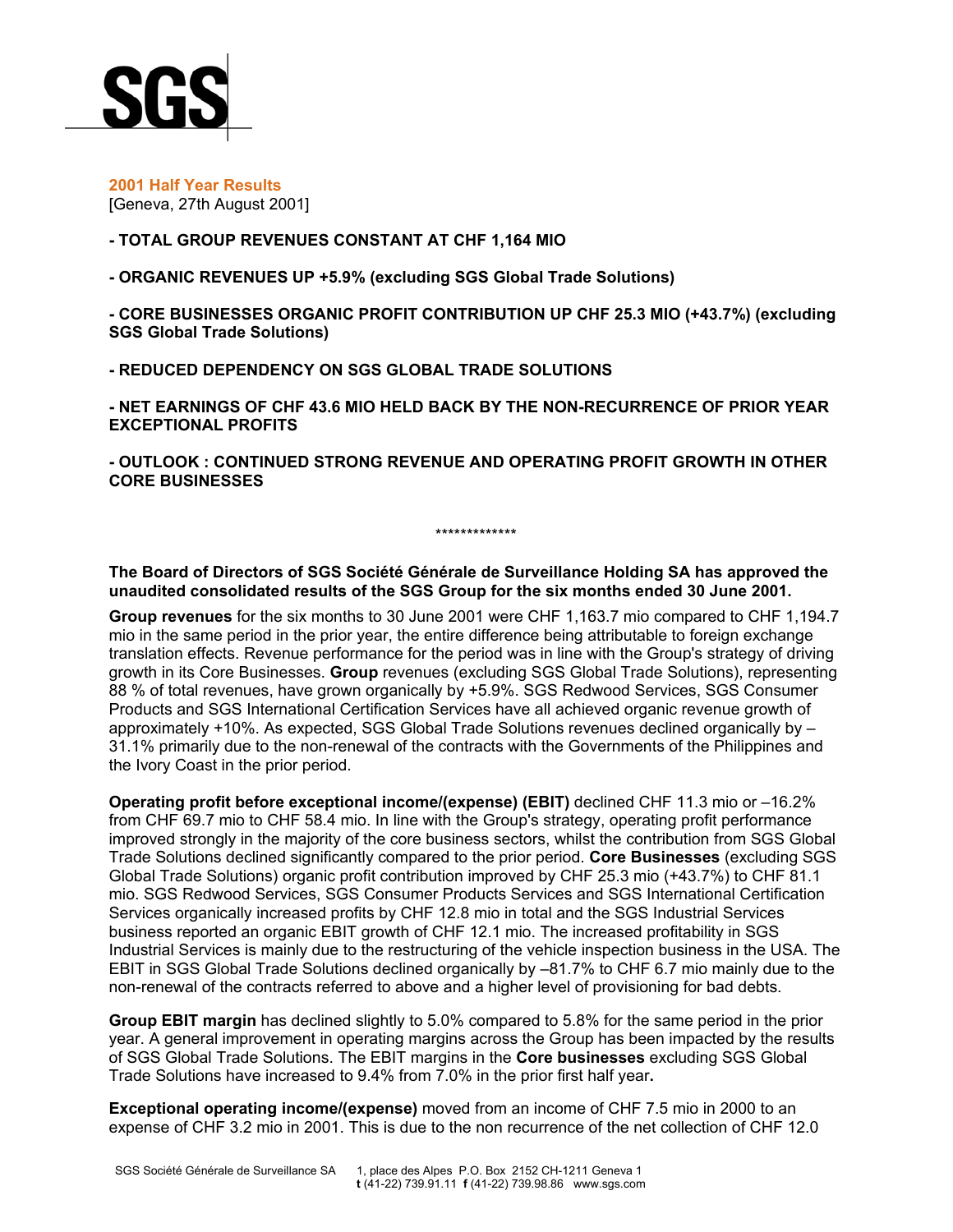

mio of SGS Global Trade Solutions receivables in 2000 which had been provisioned, as an exceptional item, in 1998. Exceptional operating expense for the six months to 30 June 2001 is mainly composed of foreign exchange losses.

**Group operating profit** for the half year was CHF 55.2 mio compared to CHF 77.2 mio in the same period in the prior year. The majority of the **Core Businesses** have produced strong operating profit growth. This has been more than offset by the considerable decline in the profitability of SGS Global Trade Solutions.

**Net financial income** of CHF 12.2 mio is comparable with that of the first half prior year.

**Net profit** decreased by CHF 14.2 mio or –24.6% from CHF 57.8 mio in the prior first half year to CHF 43.6 mio for the six months to 30 June 2001. Compared to the prior period, the major highlights are a strong performance in the majority of the Group's businesses (representing 88 % of total Group revenues), an -82% reduction in EBIT from SGS Global Trade Solutions and the non-recurrence in 2001 of the CHF 12.0 m exceptional debt recoveries in SGS Global Trade Solutions achieved in the first half of 2000.

**Group net cash** decreased from CHF 488.2 mio at the end of December 2000 to CHF 450.7 mio at 30 June 2001. The cash outflow of CHF 37.5 mio for the six month period is mainly due to the increase in working capital of the SGS Global Trade Solutions business.

## **Employees Number**

The monthly average number of employees increased by 607 to 30,712 for the six months to June 2001 from 30,105 in the six months to June 2000. The majority of the increases are in the **Core Businesses** of SGS Redwood Services and SGS Consumer Products Services reflecting the increased trading volumes partly offset by a significant decrease of 621 employees in SGS Global Trade Solutions.

## **Business activities**

**SGS Agricultural Services** revenues grew organically by +3.2% compared to the six months to 30 June 2000. This modest growth arose in the Americas, Africa and Asia partially offset by declines in Europe. Operating margins are slightly lower at 9.3% compared to 9.7% for the same period last year.

**SGS Minerals Services** revenues increased organically by +4.6% compared to the six months to 30 June 2000 reflecting reasonable growth particularly in the Americas and Africa. Margins remained constant at 10.4%.

**SGS Redwood Services** has reported a strong organic revenue growth of +10.1% compared to the six months to 30 June 2000. Margins are up from 8.9% in the prior half year to 10.7% this year reflecting generally favorable market conditions, improved operating efficiencies and increased focus on global sales and marketing activities.

**SGS Consumer Products Services** revenues have grown organically by +10.6% in the first half year of 2001. Margins have increased from 4.9% to 7.4%, in part due to improved performance in France and Holland.

**SGS International Certification Services** reported strong organic revenue growth of +9.5% compared to 30 June 2000 with growth in all regions outside of central Europe and North America. Solid margin progression was achieved, increasing from 9.3% to 11.3%.

The new core business of **SGS Industrial Services** has shown a slight organic revenue growth of +2.3% compared to 2000 although a significant increase in operating profit, up from CHF 4.6 mio in